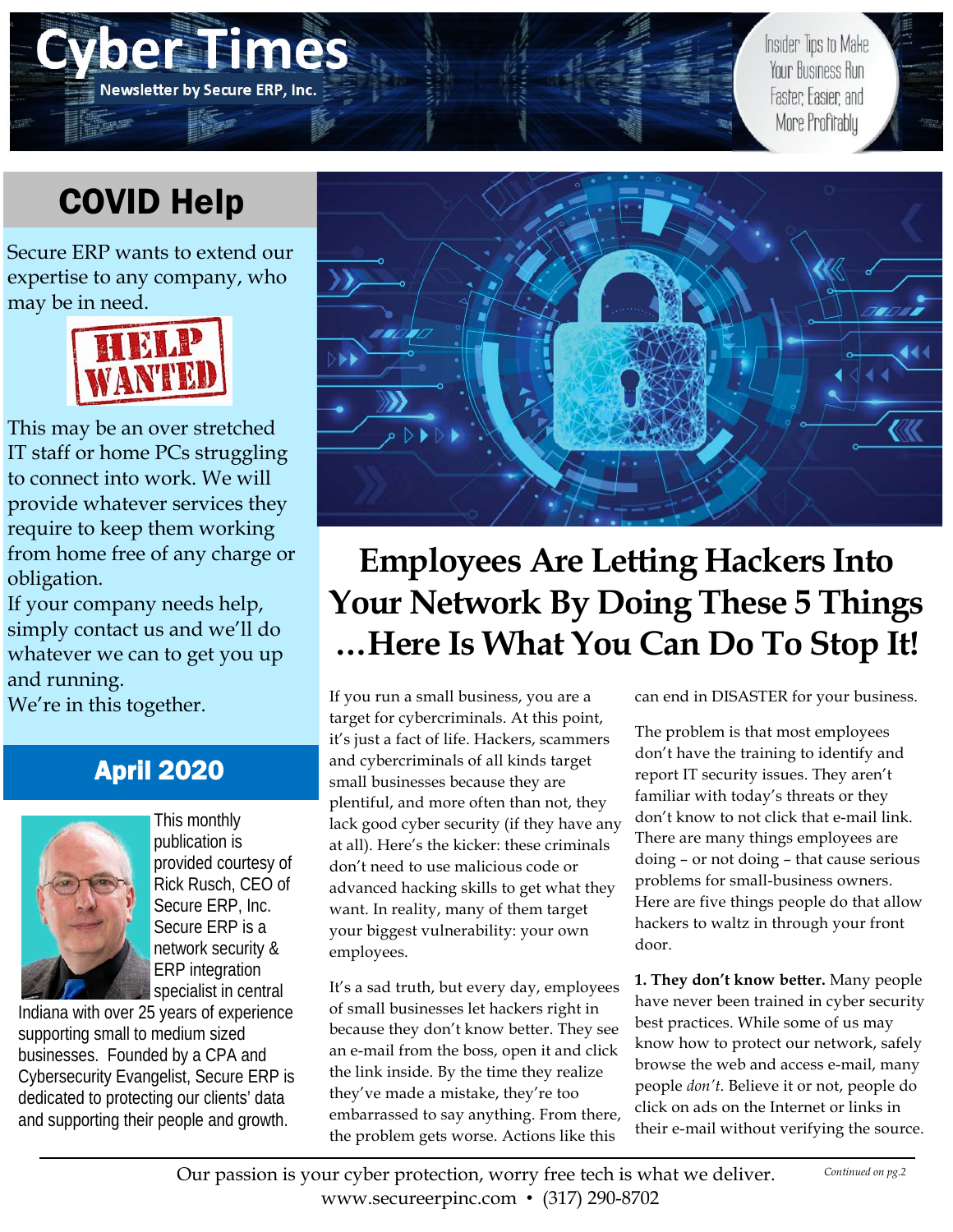#### *Continued from pg.1*

This can be fixed with regular cyber security training. Call in an experienced IT security firm and set up training for everyone in your organization, including yourself. Learn about best practices, current threats and how to safely navigate today's networked world.

**2. They use bad passwords.** Many people still use bad passwords like "12345" and "qwerty." Simple passwords are golden tickets for hackers. Once they have a username (which is often just a person's actual name in a business setting), if they can guess the password, they can let themselves into your network.

Many security experts suggest having a policy that requires employees to use strong passwords. Passwords should be a mix of letters (uppercase and lowercase), numbers and symbols. The more characters, the better. On top of that, passwords need to be changed every three months, and employees should use a different password for every account. Employees may groan, but your network security is on the line.

**3. They don't practice good security at home.** These days, many businesses rely on "bring your own device" (BYOD) policies. Employees use the same devices at home and at work, and if they have poor security at home, they could be opening up your business to major outside threats.

**"The problem is that most employees don't have the training to identify and report IT security issues."** 

How do you fix this? Define a security policy that covers personal devices used in the workplace, including laptops, smartphones and more. Have a list of approved devices and approved anti-malware software. This is where working with an IT security firm can be hugely beneficial. They can help you put together a solid BYOD security policy.

**4. They don't communicate problems.** If an employee opens a strange file in an e-mail, they might not say anything. They might be embarrassed or worry that they'll get in trouble. But by not saying anything, they put your business at huge risk. If the file was malware, it could infect your entire network.

Employees must be trained to communicate potential security threats immediately. If they see something odd in their inbox, they should tell their direct supervisor, manager or you. The lines of communication should be open and safe. When your team is willing to ask questions and verify, they protect your business.

**5. They fall for phishing scams.** One of the most common scams today is the phishing scam. Cybercriminals can spoof e -mail addresses to trick people into thinking the message is legitimate. Scammers often use fake CEO or manager e-mails to get lower-level employees to open the message. Criminals will do anything to trick people into opening fraudulent emails.

Overcoming these threats falls on proper training and education. Phishing e-mails are easy to spot if you take the time to do it. Look at the details. For example, the CEO's email might be CEO@yourcompany.com, but the scam e-mail is from CEO@yourcompany1.com. It's a small but significant difference. Again, it's all about asking questions and verifying. If someone isn't sure if an e-mail is legit, they should always ask.

### **The Ultimate Small Business Guide To Setting Up A Work-From-Home System For Your Staff**

### **WORK FROM HOME GAMEPLAN**

"The Ultimate Small Business Guide To Setting Up A

"Work From Home" System For Your Staff"

**Secrets Every Business Owner Must Know Before Installing A 'Virtual Network' To Allow Employees To Work From Home,** On The Road, Or From A Remote Office

### **You will learn:**

• What telecommuting is and why so many small businesses are rapidly implementing workfrom-home programs.

• The single most important thing you MUST have in place before starting any work-from-home or remote office initiative.

• How one company slashed its turnover rate from 33% to nearly 0%— and increased productivity by 18%—by implementing a work-from home program.

• How to get a FREE "Home Office Action Pack" (a \$97 value).

### **Get Your FREE Copy Today At**

**https://www.secureerpinc.com/workfromhome/**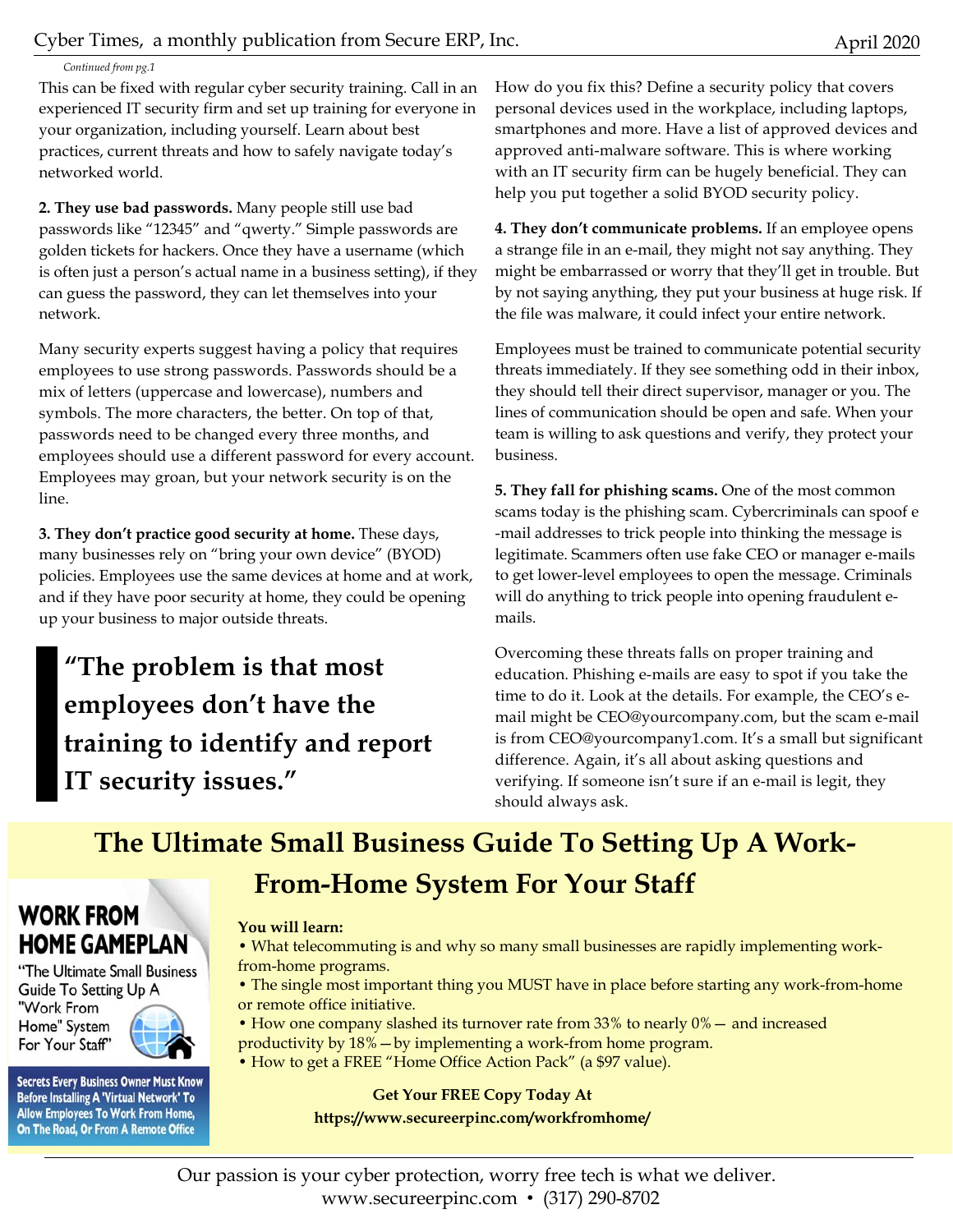### Work from Home Tips

Many of you are working from home for the first time. Your IT folks are scrambling to get all the employees productive from home as quickly as possible. This can have a dangerous side effect of being MUCH LESS SECURE than your office.

Here's 3 tips to stay secure at home

- 1. You MUST use a secure VPN to connect remotely to your office. Using any other method is simply not as secure.
- 2. If using a personal PC, ask that your office place the same security software on your home PC until you're no longer working from home. No one else in the home should use this PC while it's designated to connect to the office. Lock your screen and/or computer when not in use, even for just a few minutes. Ask for our help if you have trouble.
- 3. Lock up any documents printed or taken home and shred anything no longer needed or return to the office to shred.

 Lastly, click below and sign up for our exclusive **Work from Home Report** & get our **Home Office Action Pack**. - R2

www.secureerpinc.com/workfromhome/

# **The Benefits Of A Mastermind Group**



I believe no man is an island. So, I offer this tip: if you're an entrepreneur, you need to be in a mastermind. Being in a mastermind group is one of the most powerful tools to help you increase profitability in your business.

#### **1. What is a mastermind group?**

If you aren't familiar with them, a mastermind is a group in which entrepreneurs can mentor each other and help each other grow their businesses. It can be an important catalyst for growth and shaping your business.

The mastermind I run is called the Edison Collective. We get together face-to-face every quarter to expand our business (and occasional musical) knowledge. We share our ideas, solutions, best practices, successes and challenges as entrepreneurs. Most of all, we motivate and inspire each other.

#### **2. What are the benefits of belonging to a mastermind?**

While some mastermind groups run on a digital platform, face-to-face meetings are important if they're an option. What I love about being in a mastermind is the connection. We are truly there to learn from each other. No one walks in with their ego. We gather to benefit ourselves and each other by sharing and learning from other entrepreneurial experiences.

To benefit from a mastermind, you must be willing to collaborate, share and learn from each other. At times, it's almost like free coaching. You get sneak peeks at how businesses run behind the scenes, and oftentimes, we take those ideas and implement them in our own practices. And remember, trust is imperative. There is total confidentiality, so feel free to not be a boss for a bit.

I have found that meeting with this group has raised the bar for me. My business is more profitable. I find support from my peers as well as education and resources I may not have been exposed to in the past. Even better, I have another venue for accountability (yup, even I need it!) and a place to share my goals. So next quarter when we meet, I better bring the results!

#### **3. Who can be in a mastermind?**

The beautiful thing is that you don't have to join an established mastermind. You can start your own. Find like-minded entrepreneurs who are driven to achieve the same goals and vision you are. Get together once a quarter face-to-face, have open discussions about your business and get your insights from each other.

That right there? Priceless!



*MIKE MICHALOWICZ (pronounced mi-KAL-o-wits) started his first business at the age of 24, moving his young family to the only safe place he could afford – a retirement building. With no experience, no contacts and no savings, he systematically bootstrapped a multimillion-dollar business. Then he did it again. And again. Now he is doing it for other entrepreneurs. Mike is the CEO of Provendus Group. He is also a former small-business columnist for The Wall Street Journal, MSNBC's business makeover expert, a keynote speaker on entrepreneurship and the author of the cult classic book* The Toilet Paper Entrepreneur*. His newest book,*  The Pumpkin Plan*, has already been called "the next* E-Myth*!" For more information, visit MikeMichalowicz.com.* 

Our passion is your cyber protection, worry free tech is what we deliver. www.secureerpinc.com • (317) 290-8702